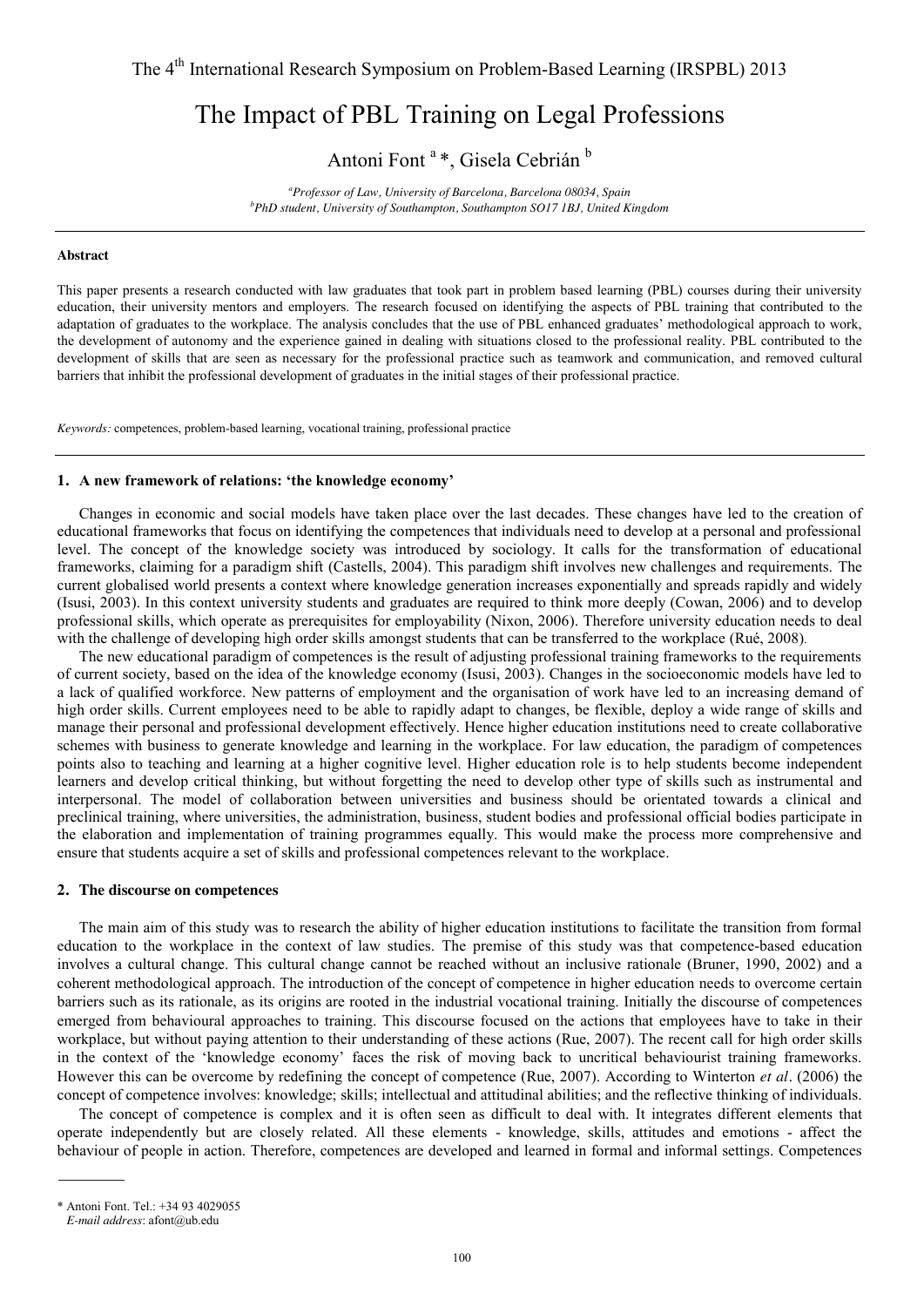tend to be developed in long lapses of time, becoming a dynamic concept, which changes and evolves with the activity and in context (Eraut, 1994). From the perspective of the workplace, competences are related to higher levels of performance and according to Winterton (2006) are potentially transferable to other situations. The fusion between both learning contexts, formal and informal, allows the incorporation and recognition of all the skills that an individual has developed in formal and informal learning environments. Learning outcomes can be defined based on functional alignment (Biggs, 2003). This enables to establish a better relation between training and employment. It also allows exploring the synergy between formal and experiential learning to foster professional competences. Therefore this leads to meeting the demands of the new 'knowledge economy' and professional development. However the competence-based framework and therefore the idea of a paradigm shift in education mean challenging current and deeply ingrained teaching routines that are socially shared. A more holistic approach to teaching and learning is needed that enables moving from transmission of knowledge to more student-centred approaches and learning-inaction.

# **3. Problem based learning in legal education**

Problem based learning (PBL) is seen as a philosophy and a teaching and learning method (Rue *et. al.*, 2011). According to Engel (1997) current students will be active professionals in the coming years. They will need to practice in an era characterised by uncertainty and rapid and constant change (Schön, 1995). Therefore self-directed and lifelong learning throughout their life will be crucial in order to deal with rapid changing situations and uncertainty in the workplace. A set of competences and specific skills such as flexibility and dealing with uncertainty ought to be developed. Recent research (Rue *et al.*, 2010) shows that students involved in PBL models performed better on self-regulation and linking theory to practice than students involved in traditional teaching and learning styles. For legal education, PBL methodology is considered key in the acquisition of competences and the development of skills. This has been evidenced by several studies, since PBL aims match with those of legal education (Cruickshank, 1996). For Pérez Lledó (2006) it is necessary to train first-class law professionals, technically competent lawyers that have the skills to use law knowledge skilfully and are able to juridically argue a range of possible solutions. However this law professional, besides being 'technically competent' needs to take moral responsibility in the usage and application of law for social purposes. Considering the aims of legal education, Pérez Lledó (2006) suggests three different levels of training: the cognitive level, which refers to knowledge acquisition; the methodological level, which refers to skills and techniques required for argumentation; and a higher level related to political and moral legal education, which allows the fulfilment of critical and constructive ends. However a certain consensus exists on the ends of training programmes, no consensus exists on the exact meaning of both a lawyer and being competent. As a starting point it is necessary to define a framework of professional competences of lawyers. This is a difficult task especially in relation to the specific competences, because the law profession offers many shades and contrasts. However it could be argued that the central activity of the lawyer is counselling, mediating conflicts and represent outsider' interests. To establish the professional competences of a lawyer rigorously (Eraut, 1994) a set of the most influential normative and official documents have been reviewed and analysed. A comparison of the competences contained in these documents (MacCrate Report, 1992; Proyecto Tuning America Latina, 2004- 2008; Decreto de acceso a la Abogacía, 2011) and other relevant publications that consider the conditions of employment and the workplace (Esteves, 2011; Prospects, 2012; TARGETjobs, 2012; Kane, 2012) is shown in Table 1:

|                                                          | <b>Documents analysed</b> |                  |                        |                       |                   |                                  |                                                |              |  |  |  |  |
|----------------------------------------------------------|---------------------------|------------------|------------------------|-----------------------|-------------------|----------------------------------|------------------------------------------------|--------------|--|--|--|--|
| <b>Competences reported in</b><br>the documents analysed | <b>Esteves</b>            | <b>Prospects</b> | <b>Kane top</b><br>ten | <b>TARGETjo</b><br>bs | Decreto<br>acceso | <b>MacCrate</b><br><b>Report</b> | Proyecto<br><b>Tuning</b><br>América<br>Latina | <b>Total</b> |  |  |  |  |
| 1. Knowledge                                             | 5                         | 3                | $\overline{7}$         | $\mathbf{0}$          | 10                | 5                                | $\overline{4}$                                 | 34           |  |  |  |  |
| 2. Representation of<br>outsiders' interests             | 6                         | $\theta$         | 5                      | $\mathbf{0}$          | 7                 | $\tau$                           | 8                                              | 33           |  |  |  |  |
| 3. Management                                            | 6                         | $\mathbf{0}$     | 9                      | 6                     | 3                 | 2                                | $\overline{0}$                                 | 26           |  |  |  |  |
| <b>4. Communication</b>                                  | 2                         | 3                | 10                     | 3                     | 2                 | 3                                |                                                | 24           |  |  |  |  |
| 5. Teamwork                                              | 5                         | $\Omega$         | 5                      | 5                     | $\overline{2}$    |                                  | $\overline{2}$                                 | 20           |  |  |  |  |
| 6. Factual and legal research                            | $\theta$                  |                  | 3                      | $\Omega$              |                   | 9                                |                                                | 15           |  |  |  |  |
| 7. Decision-making                                       | 5                         | $\theta$         |                        | $\Omega$              |                   | 6                                | $\overline{2}$                                 | 15           |  |  |  |  |
| 8. Analysis                                              | $\theta$                  |                  | 4                      |                       | 3                 | $\overline{c}$                   | 3                                              | 14           |  |  |  |  |
| 9. Information technologies                              | $\overline{2}$            | $\theta$         | 8                      | $\Omega$              |                   | $\mathbf{0}$                     |                                                | 12           |  |  |  |  |
| 10. Planning                                             | $\theta$                  | $\boldsymbol{0}$ | 5                      | 4                     | $\theta$          | 3                                | $\theta$                                       | 12           |  |  |  |  |
| 11. Ethics                                               | $\theta$                  | $\Omega$         | $\overline{2}$         | $\Omega$              | 3                 | 5                                |                                                | 11           |  |  |  |  |
| 12. Argumentation                                        | $\mathbf{0}$              | $\overline{2}$   | $\overline{2}$         |                       |                   |                                  | 4                                              | 11           |  |  |  |  |
| 13. Application of law and                               | $\mathbf{0}$              |                  | $\overline{2}$         | $\mathbf{0}$          |                   |                                  | 5                                              | 10           |  |  |  |  |

| Table 1. Competences reported in official documents and publications |  |  |  |
|----------------------------------------------------------------------|--|--|--|
|                                                                      |  |  |  |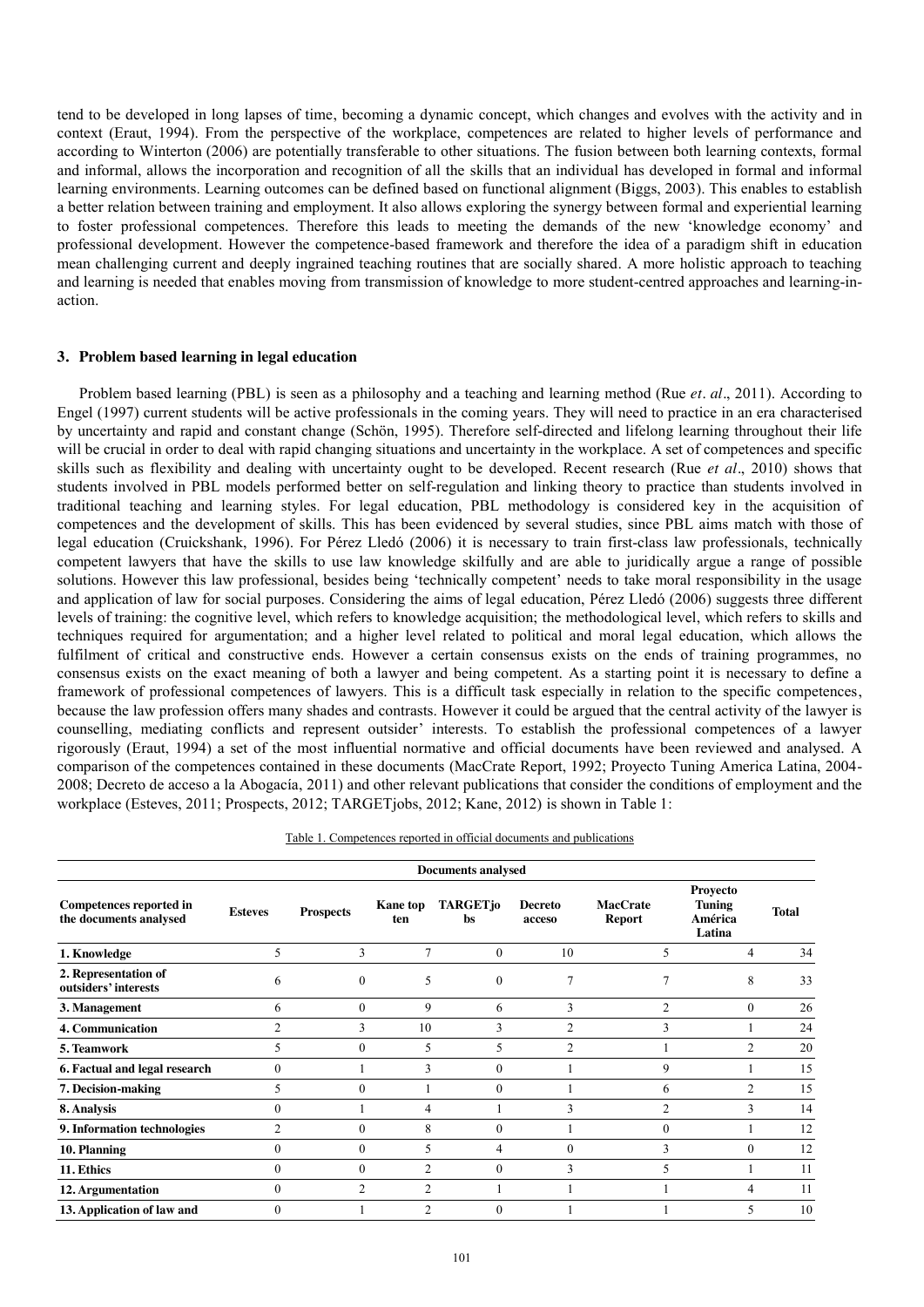| knowledge                                  |                |                  |                  |                  |                  |                  |                  |                |
|--------------------------------------------|----------------|------------------|------------------|------------------|------------------|------------------|------------------|----------------|
| 14. Advice                                 | $\overline{2}$ | $\boldsymbol{0}$ | $\boldsymbol{0}$ | $\boldsymbol{0}$ | $\boldsymbol{2}$ | 5                | $\boldsymbol{0}$ | 9              |
| 15. Evaluation                             | $\overline{0}$ | 1                | $\mathbf{1}$     | $\overline{0}$   | $\overline{2}$   | 3                | 1                | 8              |
| 16. Problem-solving                        | $\mathbf{0}$   | $\mathbf{1}$     | 1                | $\overline{c}$   | $\overline{2}$   | 1                | $\mathbf{1}$     | 8              |
| 17. Second language                        | 5              | $\overline{0}$   | $\boldsymbol{0}$ | $\overline{0}$   | $\mathbf{1}$     | $\boldsymbol{0}$ | $\mathbf{1}$     | $\tau$         |
| 18. Creativity                             | 1              | $\overline{c}$   | $\boldsymbol{0}$ | 1                | $\boldsymbol{0}$ | $\mathfrak{2}$   | 1                | 7              |
| 19. Negotiation                            | $\theta$       | $\overline{0}$   | $\mathbf{0}$     | $\overline{2}$   | $\overline{0}$   | $\overline{4}$   | $\overline{0}$   | 6              |
| 20. Leadership                             | 1              | $\boldsymbol{0}$ | $\boldsymbol{0}$ | 3                | $\mathbf{1}$     | $\mathbf{0}$     | 1                | 6              |
| 21. Business orientation                   | 1              | $\boldsymbol{0}$ | $\overline{c}$   | $\overline{2}$   | $\mathbf{1}$     | $\boldsymbol{0}$ | $\boldsymbol{0}$ | 6              |
| 22. Critical thinking                      | $\mathbf{0}$   | 1                | 1                | $\overline{0}$   | $\overline{2}$   | 1                | 1                | 6              |
| 23. Motivation                             | 3              | $\boldsymbol{0}$ | $\boldsymbol{0}$ | $\overline{2}$   | $\boldsymbol{0}$ | $\boldsymbol{0}$ | $\boldsymbol{0}$ | 5              |
| 24. Professional<br>improvement            | $\mathbf{0}$   | $\overline{0}$   | 1                | $\mathbf{0}$     | 1                | 1                | $\overline{2}$   | 5              |
| 25. Writing of documents                   | $\mathbf{0}$   | $\overline{c}$   | $\overline{c}$   | $\overline{0}$   | $\boldsymbol{0}$ | $\mathbf{0}$     | 1                | 5              |
| 26. Diagnosis                              | $\theta$       | $\overline{0}$   | $\boldsymbol{0}$ | $\overline{0}$   | $\overline{2}$   | 3                | $\overline{0}$   | 5              |
| 27. Ability to relate and<br>synthesise    | $\theta$       | $\theta$         | 1                | $\theta$         | $\mathbf{0}$     | 1                | 3                | 5              |
| 28. Interpretation                         | $\mathbf{0}$   | 1                | 1                | $\mathbf{0}$     | $\boldsymbol{0}$ | $\boldsymbol{0}$ | 3                | 5              |
| 29. Social state of law                    | $\theta$       | $\overline{0}$   | $\boldsymbol{0}$ | $\theta$         | $\mathbf{1}$     | $\mathbf{1}$     | $\overline{c}$   | $\overline{4}$ |
| 30. Alternative resolution of<br>conflicts | $\theta$       | $\mathbf{0}$     | $\mathbf{0}$     | $\mathbf{0}$     | 1                |                  |                  | 3              |
| 31. Autonomy                               | $\overline{2}$ | $\overline{0}$   | $\mathbf{0}$     | $\overline{0}$   | $\overline{0}$   | 1                | $\mathbf{0}$     | 3              |
| 32. Justice                                | $\mathbf{0}$   | $\overline{0}$   | $\mathbf{0}$     | $\mathbf{0}$     | $\mathbf{0}$     | 1                | $\overline{2}$   | 3              |
| 33. Loyalty                                | $\mathbf{0}$   | $\overline{0}$   | $\mathbf{0}$     | 1                | $\boldsymbol{0}$ | $\mathbf{0}$     | 1                | $\overline{c}$ |
| 34. Confidence                             | $\mathbf{0}$   | 1                | $\boldsymbol{0}$ | 1                | $\boldsymbol{0}$ | $\boldsymbol{0}$ | $\boldsymbol{0}$ | $\overline{2}$ |
| 35. Attention to diversity                 | $\mathbf{0}$   | $\boldsymbol{0}$ | $\boldsymbol{0}$ | $\mathbf{0}$     | $\boldsymbol{0}$ | 1                | $\boldsymbol{0}$ | 1              |
| 36. Flexibility                            | $\Omega$       | $\overline{0}$   | $\boldsymbol{0}$ | $\mathbf{0}$     | $\mathbf{0}$     | 1                | $\boldsymbol{0}$ |                |
| 37. Work under pressure                    | $\theta$       | $\overline{0}$   | $\mathbf{0}$     | $\mathbf{1}$     | $\boldsymbol{0}$ | $\mathbf{0}$     | $\mathbf{0}$     | $\mathbf{1}$   |
| <b>Total</b>                               | 46             | 20               | 73               | 35               | 51               | 72               | 53               | 350            |

Values = number of detected occurrences for each of the documents in the header

Table 1 shows the competences of a legal professional required by different official documents. Table 1 also shows the number of times that these competences are reported in each document. The total number of occurrences in the documents analysed allows drawing a quantitative comparison of the importance assigned to different competences. Knowledge of the standards and principles that compose the legal system is the most cited competence. Representation of outsiders' interest, management, communication and teamwork are the following most cited competences in the documents. The other ten more cited competences are those that refer to organisational, instrumental and interpersonal aspects of the profession. The only purely cognitive competence that appears in the first half of the list is the ability to analyse. The rest of the cognitive skills appear in the second half of the list, which also includes skills that are purely professional. Loyalty, confidence, attention to diversity, flexibility and work under pressure are the less cited competences in the documents.

The lawyer profession can be defined according to two variables. A fixed variable characterised by the development of cognitive skills and an independent variable related to specific activities. The lawyer is in charge of generating solutions placed within legislative frameworks. This requires the construction of a discourse based on facts and often conflicting interests. Nevertheless lawyers need to articulate juridical arguments with consistent narratives.

For the former positivist mentality, dominant in legal thought in Spain, it can be seen as surprising that law learning can take place in an inductive way. This is because deductive reasoning from the general rule is a more common approach to the lawyer practice. This methodological approach is characterised by the extraction of concepts through the analysis of linguistics of legal statements and their logical relationships. This allows building a neutral argument that often excludes empirical, sociological and moral considerations (Pérez Lledó, 2006). However it should be noted that the professional work of the lawyer is more complex and involves both deduction and induction. PBL has the advantage of connecting these processes with the professional reality, thereby facilitating the development of different types of reasoning. This in turn increases the motivation to learn and fosters long-term acquisition of knowledge and skills.

# **4. Analysis of the impact of PBL education in legal education**

A document analysis of official documents and reports on professional competences of lawyers has been conducted and presented in the previous section. Documents from USA and UK have been analysed due to the lack of sources of this type. In 2011 in Spain, a regulatory decree to the lawyer profession was published. This document develops a list of the competences that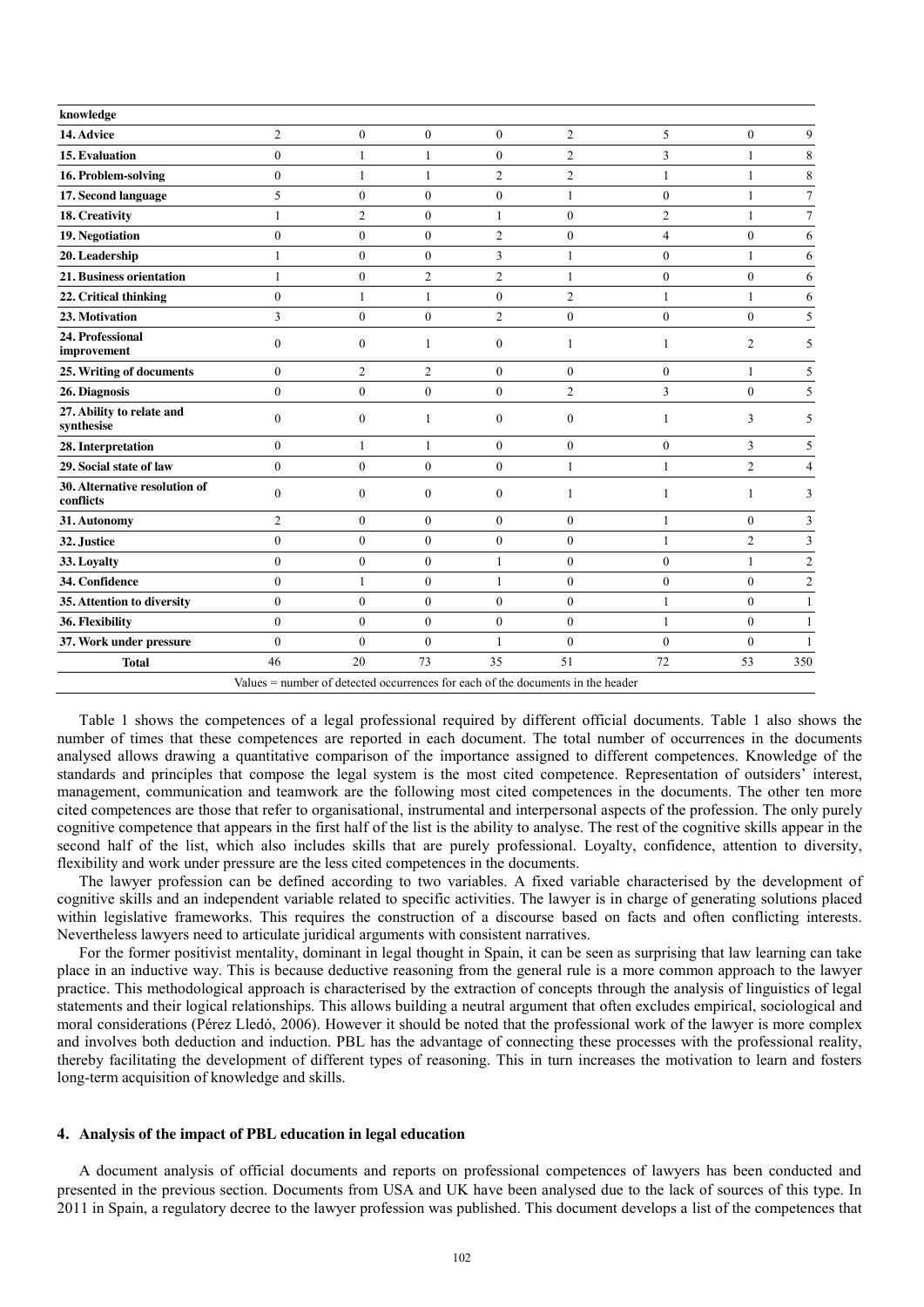graduates ought to develop during law studies. Previously (2004-2008) the Tuning project for Latin America produced a similar list. In the USA, the *MacCrate Report* (1992) represented one of the first attempts to define a set of competences for law graduates.

The research presented in this paper is based on the study of a group of twelve law graduates that finished their studies between 2005 and 2010, a group of five human resources managers - employers and a group of five university mentors. The data collected is based on semi-structured interviews conducted with graduates (10), mentors (5) and employers (5), and two life stories of graduates. The semi-structured interviews were conducted between 2010 and 2012. Four focus-groups were also conducted, two with legal practitioners (judges and lawyers) and two with graduates that took part in PBL courses. The interviews conducted with employers seek to identify the type of professional, with what professional competences, they are seeking to employ.

This sample was selected because these three groups are directly involved in the initial training of law professionals. The aim of this research was to identify the views of these three different groups on professional competences and the role of PBL in fostering these amongst law students. Employers and graduates working in different firms with different legal focuses and forms of professional practice were selected to have a heterogeneous sample.

The data analysis has allowed the exploration of how PBL training influences graduates in their adaptation to the professional practice and the workplace. The data analysis explored common difficulties identified by graduates in their initial stages of the professional practice and the skills and competences developed through their engagement in PBL courses.

| <b>Name</b> | <b>Graduate</b><br>Gender<br>Age |        | Membership<br>professional<br>body | <b>Sector</b><br>level | <b>Studies father</b> | <b>Studies</b><br>mother | Grade<br>entry     | Graduate<br>grade | Work experience |                     |
|-------------|----------------------------------|--------|------------------------------------|------------------------|-----------------------|--------------------------|--------------------|-------------------|-----------------|---------------------|
| Z.A.        | 1978                             | Male   | 2007                               | 2011                   | High                  | University               | University         | 5,58              | 7               | Internship no legal |
| X.B.        | 1981                             | Male   | 2006                               | 2010                   | Medium                | University               | Primary level      | 5,75              | 7,4             | Internship no legal |
| M.M.        | 1980                             | Female | 2009                               | 2009                   | Medium                | Primary level            | Primary level 5,34 |                   | $\tau$          | Internship no legal |
| R.G.        | 1982                             | Female | 2005                               | 2005                   | Medium-<br>high       | University               | Primary level      | 8,3               | 8,4             | Internship no legal |
| S.T.        | 1982                             | Male   | 2005                               | 2007                   | Medium                | Secondary                | Primary level      | 7,92              | 8,2             | Internship          |
| P.A.        | 1979                             | Male   | 2008                               | 2009                   | Medium                | University               | Secondary          | 6,71              | 6,5             | No legal            |
| M.P.        | 1985                             | Female | 2010                               | 2010                   | High                  | University               | University         | 8,1               | 8               | Internship no legal |
| Y.M.        | 1984                             | Female | 2007                               | 2011                   | Medium                | University               | University         | 8,16              | 8,6             | Internship no legal |
| B.Q.        | 1986                             | Female | 2009                               | 2009                   | Medium-<br>high       | University               | University         | 7,32              | 7,7             | Internship no legal |
| A.S.        | 1984                             | Male   | 2010                               | 2010                   | Medium-<br>high       | Professional<br>training | Secondary          | 5,48              | 7,2             | Internship no legal |
| J.K.        | 1985                             | Male   | 2008                               | 2010                   | Medium-<br>high       | University               | Primary            | 6,9               | 8,6             | Internship no legal |
| R.S.        | 1984                             | Male   | 2009                               | 2010                   | Medium                | Secondary                | Secondary          | 6,7               | 7,2             | Official            |

|  | Table 2. Sample law graduates |
|--|-------------------------------|
|  |                               |

| Sample employers |  |  |
|------------------|--|--|
|                  |  |  |

| <b>Membership professional body</b> |
|-------------------------------------|
| 2000                                |
| 1998                                |
| 1987                                |
| 1976                                |
| 1962                                |
| 1962                                |
| 1989                                |
| 2007                                |
| 2001                                |
| 1995                                |
|                                     |

The interviews and focus groups were transcribed into word files and analysed using a qualitative thematic analysis approach. The application TAMS Analyzer was used as a support tool for this task. A set of categories emerged from the data, these categories, which corresponded to skills and competences, were named similarly to the competences reported in the documents analysed as part of this study. All transcripts were validated by the interviewees. The information obtained was broken down into units of information that make sense for themselves and that anyone can understand and interpret in a similar way. Each unit of information was codified, codes were then grouped into categories, and categories. The information obtained in the interviews with graduates was contrasted with the views of mentors and the framework of a lawyer that emerged from the interviews with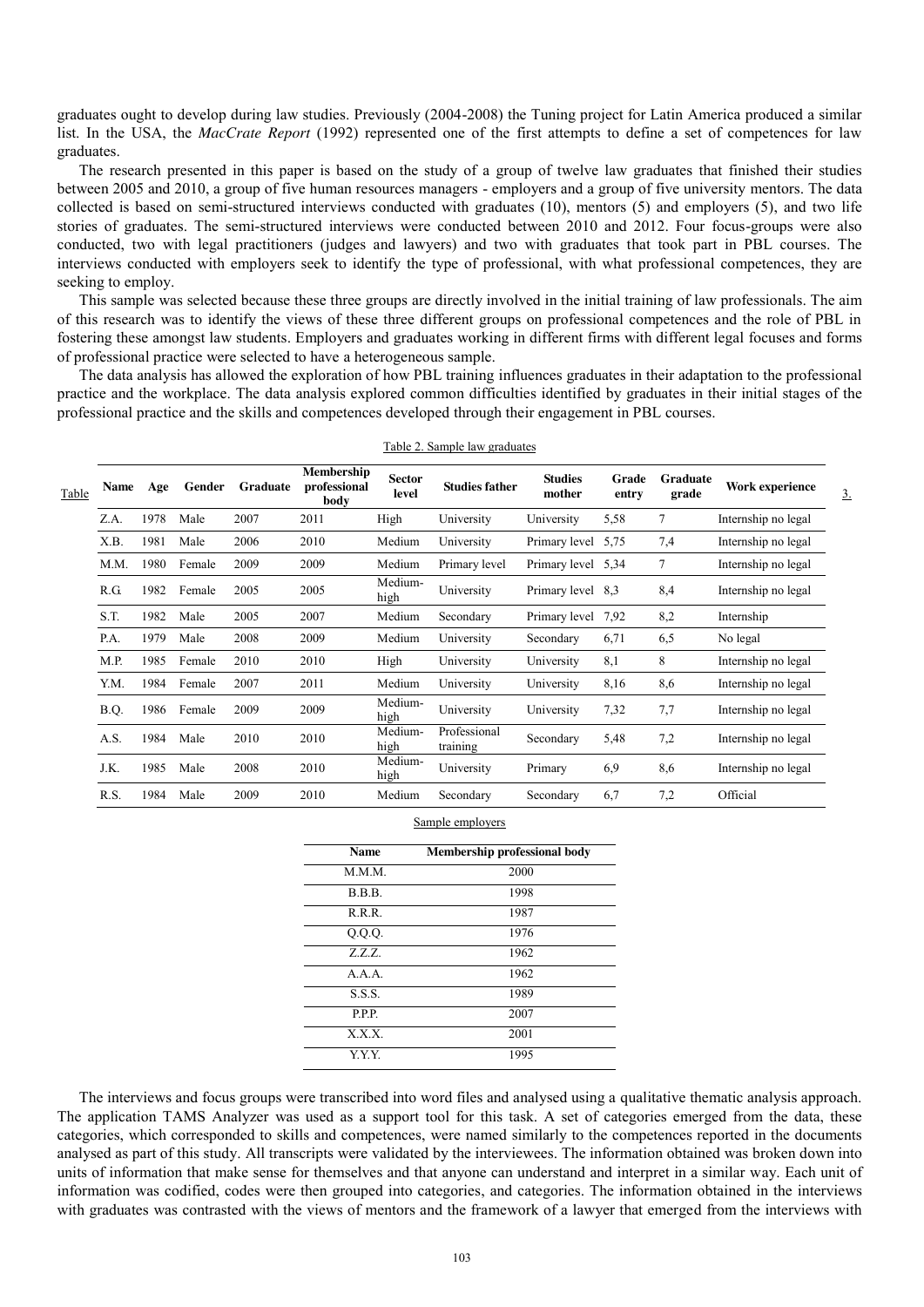employers, those responsible for human resources. A questionnaire was also distributed amongst twenty-five graduates between 2005 and 2010. This has helped identify the benefits and deficits of the university training, and also the difficulties faced by graduates in their initial stages of professional practice and adaptation to the workplace.

# *1.1. The working conditions in the legal office*

A legal office can be understood as the work environment in which the professional activity of the lawyer is developed. The legal office is an organisation where materials and human resources execute a task through the development of a professional activity. This office is placed in the services sector. Human capital and trust between people are key features of the legal office. Law firms are often hierarchical organisations with a large delegation of functions. The hierarchy, autonomy and interpersonal relationships amongst members of the organisation, and between them and the audience are intrinsic elements of the development of a novel lawyer. The framework described influences the exercise of the professional activity. The agenda of a law firm is also influenced by two other important factors: customer dependence and time constraints i.e. pressure to meet certain deadlines.

In the interviews conducted with employers and graduates the problems and difficulties faced by new professionals in their adaptation to the workplace were identified. Human resources managers stressed that one of the main issues was related to graduates difficulties to adapt to this new working environment. Many of these attitudes could be rooted to a paternalistic approach of university studies in Spain. This presents difficulties in becoming independent learners, both in terms of the way 'to go' in the resolution of cases, and how to work on them to anticipate possible consequences. The dominance of the university approach in the workplace determines that some graduates that recently joined a legal office are not aware of the risk they take in their work; they do not distinguish between the effort invested and the result obtained. Consequently they have difficulties to understand and accept their own failures as part of their own learning process and adaptation to the workplace. This creates frustration and problems of adaptation that are clearly reflected in the views of both employers and graduates.

With regards to the development of the professional task, participants stressed that one of the most important difficulty is teamwork, including interpersonal communication. It results difficult to share information, as colleagues tend to be defensive and show awe at their senior peers and the Administration of Justice. They have panic to make any involuntary mistakes, as error is interpreted as punishment. For this reason graduates tend to wait to receive orders from their superiors. This issue is also reflected in job advertisements, law firms when defining the profile of the job candidate ask for 'pro-active' or 'independent' professionals. This research also showed a strong embarrassment of new graduates to ask questions or express doubts or ignorance, because of their fear in showing their weaknesses and emotions. The aspects related to the management of their own work are also emphasised by employers as a significant difficulty, which graduates tend to agree.

### Table 4. Key challenges identified by graduates

| At the beginning of |                           | I was not used to have a schedule.                                                |
|---------------------|---------------------------|-----------------------------------------------------------------------------------|
| my career           |                           | I was not used to prioritise tasks.                                               |
|                     | $\mathbf{R}^{\text{max}}$ | I was not used to have orders from superiors.                                     |
|                     | <b>All Control</b>        | I was not used to work under pressure.                                            |
|                     | $\mathbf{R}^{\text{max}}$ | I didn't know the starting point of a case.                                       |
|                     |                           | I didn't dare to ask to colleagues for doubts or fear to avoid showing ignorance. |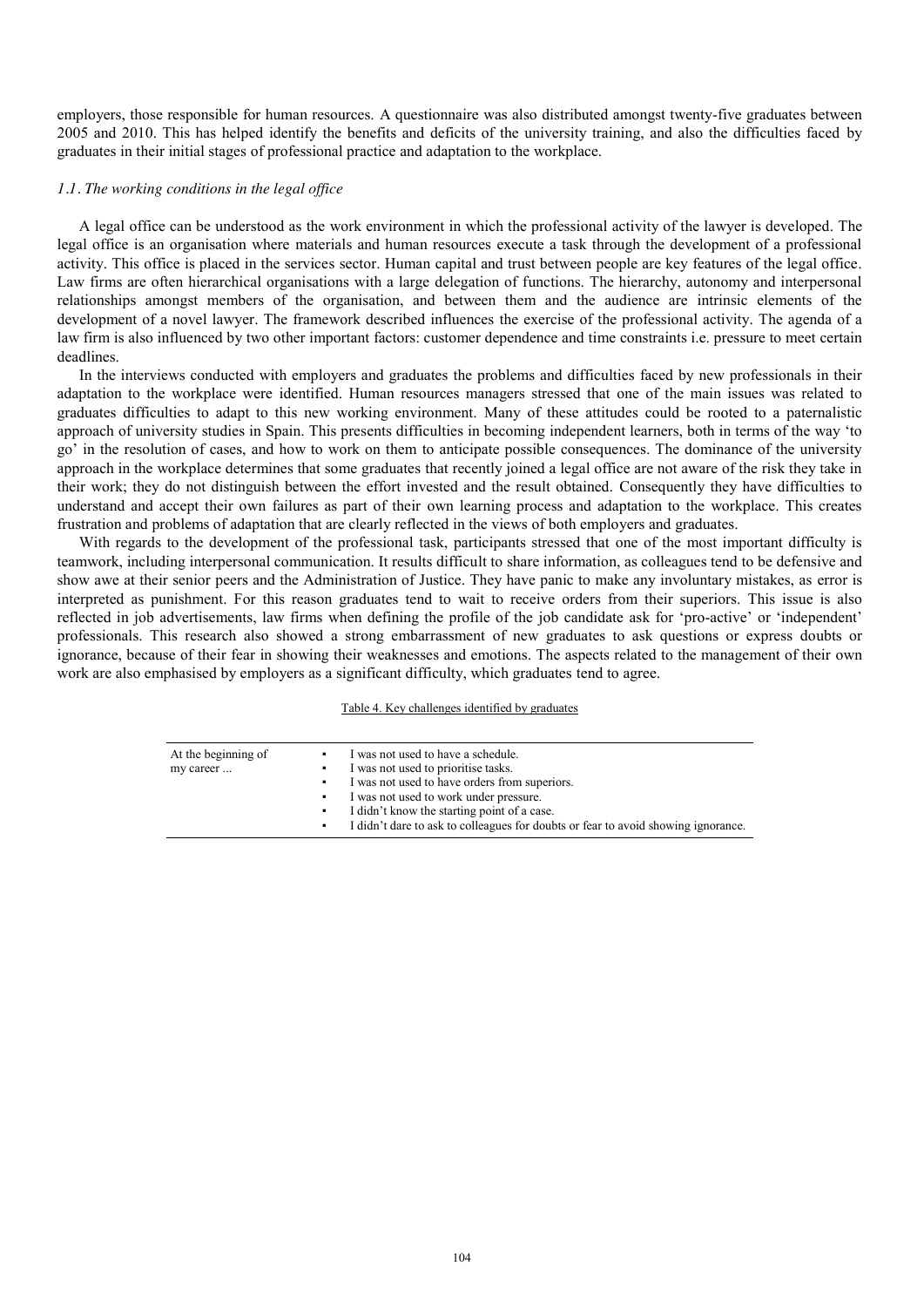In reference to the key characteristics of a professional that is 'technically competent' (Pérez Lledó, 2006) according to the employers interviewed a law professional has to meet three criteria: specialised knowledge; strategic thinking and an ethical commitment. Regarding knowledge, employers stressed that professional work requires specialisation and teamwork with leadership capabilities, a functional division and a great personal interdependence. Conversely, employers emphasised that broad general knowledge of law and the general principles that govern both domestic and international legislation need to be emphasised as part of university education. However most of employers' discussion was focused on strategic thinking. This involves the use of cognitive skills but also involves the deployment of interpersonal skills, where communication plays an important role. Negotiation, empathy and flexibility are competences highlighted as crucial to establish positive relationships with colleagues, customers and the judicial or administrative authorities. The orientation towards the costumer becomes one of the key features of the lawyer professional work. Instrumental skills such as mastery of a second language, ability to search for information or the use of information technologies are highly valued by employers.

Finally, it should be noted that the legal profession has become industrialised, the demand for legal services has increased exponentially and the customer increasingly focuses its attention on ex-ante action to prevent disputes (Van Bemmelen van Gent, 2012). This implies cooperation amongst lawyers and costumers to try to reach a solution. Therefore, some employers highlighted commitment as a significant attitude of the lawyer. This attitude connects with an axiological component, which can be assessed in accordance with ethical standards.

# 1.2. *The difficulties of graduates in adapting to the workplace*

Graduates considered that the difficulties they faced to adapt to the workplace had two main origins: deficits in their training and cultural aspects. Deficits in their training do not refer to theoretical knowledge, they refer to a lack of training in applied knowledge and further opportunities to apply the theoretical knowledge acquired. This was also identified in a study undertaken by AQU (2003), where the students surveyed considered the theoretical knowledge they had acquired through their higher education degrees exceeded its practical utility (AQU, 2003).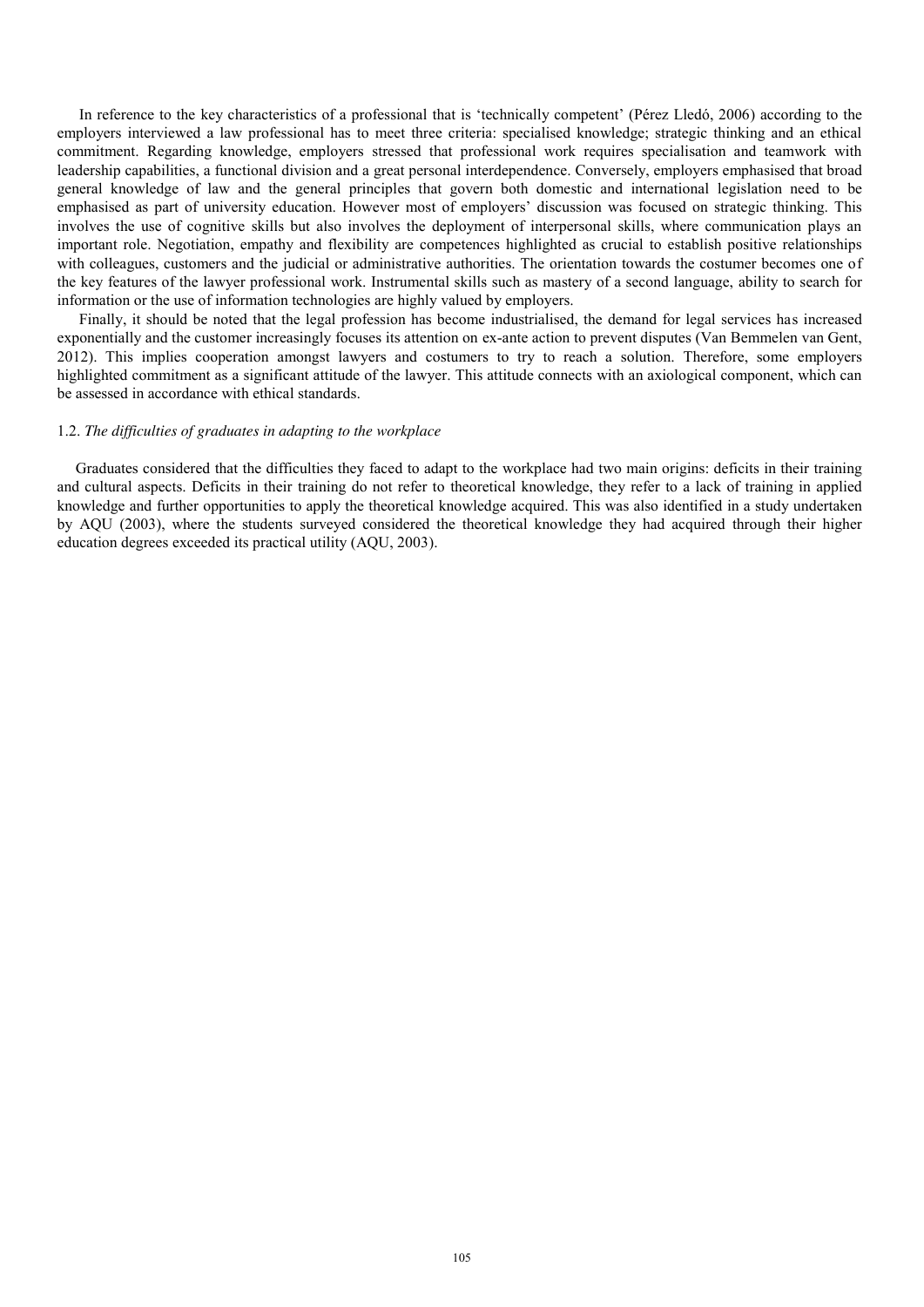# Table 5. Cross-tabulation of the competences identified by graduates and employers

#### **Competences identified by graduates**

|                          | Analysis       | Application    | Argumentation  | Advice          | Evaluation   | Communication | Self-confidence | Creativity                                                   | Diagnosis                | Flexibility    | Management               | Interpretation | Research                | Leadership     | Motivation     | Negotiation | <b>Critical thinking</b> | Work schedule | Decision making | Writing of text | Represent the interests | Problem-solving | Synthesis      | ADR          | Technology     | Teamwork     | TOTAL            |
|--------------------------|----------------|----------------|----------------|-----------------|--------------|---------------|-----------------|--------------------------------------------------------------|--------------------------|----------------|--------------------------|----------------|-------------------------|----------------|----------------|-------------|--------------------------|---------------|-----------------|-----------------|-------------------------|-----------------|----------------|--------------|----------------|--------------|------------------|
| <b>Analysis</b>          |                | $\mathbf{1}$   | 3              |                 | $\mathbf{1}$ |               |                 | $\mathbf{1}$                                                 | $\mathbf{3}$             |                | $\overline{\phantom{a}}$ |                |                         |                |                |             | 2                        | -1            | 2               |                 | $\mathbf{1}$            | $\overline{2}$  | 3              |              |                |              | 22               |
| <b>Decision-making</b>   | $\sqrt{2}$     |                | $\overline{c}$ | $\sqrt{2}$      |              |               |                 |                                                              |                          |                | $\mathbf{1}$             |                | 1                       |                | $\overline{2}$ | - 1         |                          |               |                 |                 | $\overline{4}$          |                 |                |              | $\mathbf{1}$   |              | 17               |
| <b>Argumentation</b>     | $\mathbf{3}$   | -1             |                |                 | 1            |               |                 |                                                              |                          |                |                          |                |                         |                |                |             | $\overline{2}$           |               | 2               |                 | $\mathbf{1}$            | $\overline{2}$  | $\mathbf{3}$   |              |                |              | 15               |
| <b>Application</b>       | 1              |                | 1              |                 |              |               |                 |                                                              |                          |                |                          | $\mathfrak{Z}$ |                         |                |                |             | 2                        |               |                 |                 | $\overline{2}$          |                 | $\overline{2}$ |              |                |              | 15               |
| <b>Evaluation</b>        |                | -1             |                |                 |              |               |                 | $\mathbf{1}$                                                 | $\mathbf{1}$             |                |                          |                | $\mathbf{1}$            |                |                |             |                          |               |                 |                 | $\mathbf{1}$            | $\overline{2}$  |                | $\mathbf{3}$ |                |              | 13               |
| <b>Critical thinking</b> | $\overline{2}$ | 2              | 2              | 2               |              |               |                 |                                                              |                          |                |                          |                |                         |                |                |             |                          |               |                 |                 | -1                      | $\sqrt{2}$      | $\overline{1}$ |              |                |              | 12               |
| Motivation               |                |                |                |                 |              | $\mathbf{1}$  |                 |                                                              |                          |                | 2                        |                |                         | $\overline{1}$ |                |             |                          |               | $\overline{2}$  |                 | $\mathfrak{Z}$          |                 |                |              |                | 3            | 12               |
| <b>Problem-solving</b>   | $\overline{2}$ |                | $\mathbf{1}$   |                 | -1           |               |                 | $\overline{2}$                                               | $\overline{\phantom{0}}$ |                |                          |                |                         |                |                |             | 2                        |               |                 |                 |                         |                 |                | 2            |                |              | $11\,$           |
| Communication            |                | $\mathbf{1}$   |                |                 |              |               | 1               |                                                              |                          |                | $\overline{1}$           |                |                         |                | $\overline{1}$ |             |                          |               |                 | $\mathfrak{Z}$  | $\mathfrak{Z}$          |                 |                |              |                | $\mathbf{1}$ | <sup>11</sup>    |
| <b>Diagnosis</b>         | $\mathbf{3}$   | $\mathbf{1}$   |                | 1               | $\mathbf{1}$ |               |                 |                                                              |                          |                |                          |                | $\mathbf{1}$            |                |                |             |                          | -1            |                 |                 |                         | $\overline{2}$  |                |              |                |              | $10\,$           |
| <b>Synthesis</b>         | $\overline{2}$ | $\overline{2}$ | $\mathfrak{Z}$ |                 |              |               |                 |                                                              |                          |                |                          |                |                         |                |                |             | $\mathbf{1}$             |               |                 |                 |                         |                 |                |              |                |              | $\mathbf{9}$     |
| <b>Research</b>          |                |                |                |                 | $\mathbf{1}$ |               |                 |                                                              | $\overline{2}$           |                | 1                        |                |                         |                |                |             |                          | 2             | -1              |                 | $\overline{1}$          |                 |                |              | 1              |              | $\boldsymbol{9}$ |
| Creativity               | $\mathbf{1}$   | $\overline{1}$ |                |                 | 1            |               |                 |                                                              |                          |                |                          |                |                         |                |                |             |                          |               |                 |                 |                         | $\mathfrak{Z}$  |                |              |                |              | $\boldsymbol{7}$ |
| Interpretation           |                | $\mathfrak{Z}$ |                |                 |              |               |                 |                                                              |                          |                |                          |                |                         |                |                |             |                          |               |                 |                 |                         |                 |                |              |                |              | $\mathfrak{Z}$   |
|                          |                |                |                |                 |              |               |                 |                                                              |                          |                |                          |                |                         |                |                |             |                          |               |                 |                 |                         |                 |                |              |                |              | 144              |
| <b>TOTAL</b>             | 17             | 13             | 13             | $7\phantom{.0}$ | $\tau$       | 2             |                 | 5                                                            | $\overline{7}$           | $\overline{2}$ | 6                        | $\mathfrak{Z}$ | $\overline{\mathbf{3}}$ | $\overline{c}$ | $\mathfrak{Z}$ |             | 9                        | 4             | $\tau$          | $\mathfrak{Z}$  | 17                      | 14              | 9              | 5            | $\overline{c}$ | 4            | 166              |
|                          |                |                |                |                 |              |               |                 | Values = Number of occurrences detected in the data analysed |                          |                |                          |                |                         |                |                |             |                          |               |                 |                 |                         |                 |                |              |                |              |                  |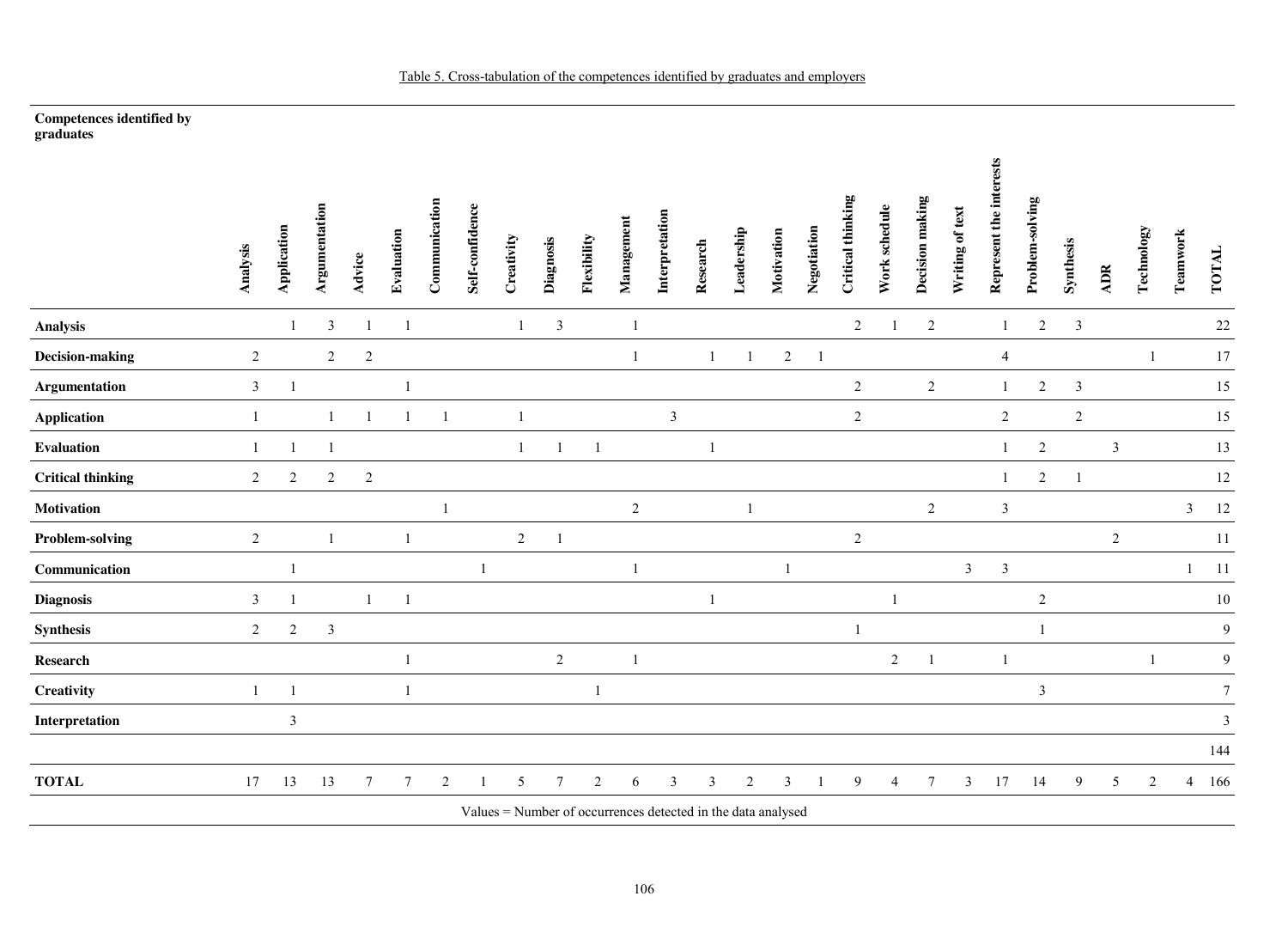Table 5 is a cross-tabulation of the competences identified by graduates (first column) and the competences identified by employers (first row). The values in Table 5 express the number of occurrences that one competence had with another in a unit of information.

Employers made reference to communication skills. On the other hand graduates expressed fears of being ridiculed. This issue prevents them to naturally interact within other colleagues and working groups, participate in public speeches or structured debates. This is a negative factor because it reduces their autonomy and inhibits their learning from and with others. In this sense, it is apparent the existence of a significant deficit in law education in the university context: the lack of orientation and guidance on know-how. However it should be noted that one of the main difficulties identified by interviewees is about the methodology and the organisation of work. Different levels of difficulty can be distinguished in this arena. A first level of difficulty is presented by those aspects that relate to the conditions and the organisation of work. A second level of difficulty is related to the relationship established with the customer, which embraces oral and writing communication skills and the management of emotions. The third level makes reference to strategic thinking, which comprises the whole reasoning process. Finally the ethics of the profession was also emphasised by employers and graduates. This does not correspond to a difficulty but mirrors the complexity of certain situations and actions undertaken in legal offices.

# **5. The contribution of PBL to the workplace adaptation**

The results obtained can be classified into two major groups. One group refers to the development of cognitive skills that contribute to smooth the transition from university education to the workplace and the other group refers more specifically to the deployment of skills to do with the professional practice, which have been gained through higher education.

## *1.3. Cognitive skills*

From a cognitive perspective employers emphasised the importance of strategic thinking. Moreover the graduates interviewed considered that PBL provided them with the opportunity to apply knowledge to solve real problems. Graduates explicitly identified gaining insights into tools to link theory and practice as a methodological aim of PBL. Graduates also emphasised the importance of the functionality of these tools, both in learning and in the professional practice. This refers to the ability to transfer knowledge from a sector to another. Therefore the development of high order skills was seen as a priority by graduates. PBL was stressed by graduates as a teaching and learning methodology that contributed to foster high order skills and the ability to work autonomously.

Referring to the process leading to the resolution of problems, interviewees highlighted several aspects that are worthy of consideration. Most of the graduates interviewed emphasised the role of PBL in assisting the diagnosis phase of the problem. PBL was seen also as an intrinsic contributor to learning to search for solutions and the solving process in itself. According to the graduates PBL provided tools to foster reasoning based on analysis, argumentation and interpretation. PBL also facilitated learning about decision-making on the basis of a range of possible solutions. PBL approach encouraged critical and divergent thinking. Graduates considered that PBL was useful to their further professional work.

# *1.4. Practical or specific professional skills*

The graduates interviewed considered that PBL helped them develop a methodological understanding of legal processes that was very useful to their professional life. Graduates when asked about what were their memories of the major impacts of PBL had emphasised the approach and focus on real professional practice. Interviewees' responses differed when specifying the skills related to the approach to work. Some of them emphasised skills such as searching and managing information, with the search and analysis of jurisprudence as a predominant feature. Another feature highlighted by interviewees was the contribution that PBL had to the organisation of work. Having to execute different individual and group tasks such as the search of information, the elaboration of conceptual maps and reflective practice contributed to the organisation of work. Some of the graduates considered that they were organised in their work. Graduates stated that the ability to organise their work and tasks was enhanced because of their engagement in PBL courses.

Another key competence that emerged during the interviews was teamwork. The work of the lawyer is developed within teams, which are often interdisciplinary. By contrast, teamwork is uncommon in the context of higher education and students tend to refuse it because of previous negative experiences. Teamwork is a key feature of PBL, which represents an ideal space for future graduates to learn to work together and manage and resolve possible teamwork conflicts. These were aspects highlighted by all the graduates interviewed. In reference to teamwork it is necessary to emphasise two further aspects that emerged from the interviews with graduates. The first refers to the communicative competence and management of emotions, and the second refers to the coordination and leadership capabilities. Graduates interviewed recognised that they learned how to communicate within groups and to general public through PBL courses. In terms of communication and writing skills most of the interviewees stated that they had little opportunities to gain these skills through their university education, however PBL courses enabled them to gain communicative skills. To sum up Table 6 shows the results obtained in the questionnaire distributed amongst graduates. Table 6 presents the benefits that graduates emphasised they obtained through their engagement in PBL courses.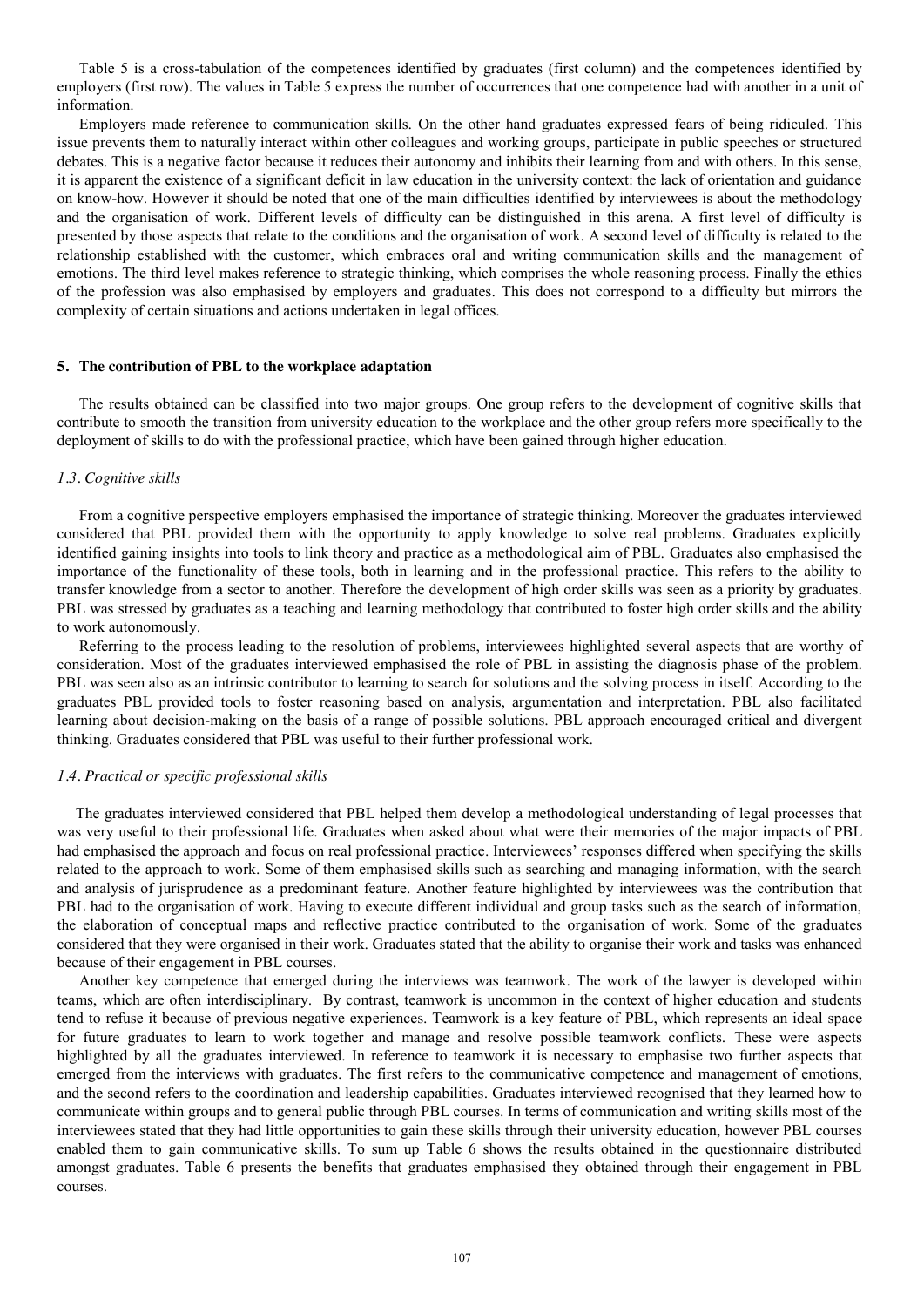|  | Table 6. Benefits obtained through engagement in PBL courses |
|--|--------------------------------------------------------------|
|  |                                                              |

| My engagement and experience through participating in PBL courses initially:                                 |               |           |              |    |
|--------------------------------------------------------------------------------------------------------------|---------------|-----------|--------------|----|
| It helped me plan the problem-solving approach and identify possible solutions for a professional case-study | $\Omega$      | $\theta$  | <sub>0</sub> | 18 |
| It facilitated the task of teamwork with peers in a joint project                                            |               | 3         | $\circ$      | 16 |
| It gave me criteria and tools to know how to search for information                                          |               | $\bigcap$ | 8            | 15 |
| It allowed me to overcome difficulties of communication with peers, bosses and/or authorities                |               | 4         | 10           |    |
| It taught me to think about different things/factors before making a decision                                | $\rightarrow$ | $\theta$  | 11           |    |
| It helped me realise about my strengths and weaknesses                                                       |               | 6         | 8            |    |
| It made me realise about the importance of being independent                                                 |               |           | 14           |    |
| Number of students. Values: $1 =$ Strongly disagree; $2 =$ Disagree; $3 =$ Agree; $4 =$ Strongly agree.      |               |           |              |    |

Table 6 shows the high value that graduates assign to PBL in the development of professional competences such as the ability to solve problems, communication, overcome difficulties, decision-making and teamwork. Therefore PBL has contributed to soften the transition from university to the workplace. PBL facilitates intellectual processes that are intrinsic of the professional practice of the lawyer.

# **6. Conclusions**

From the analysis of the data obtained it can be concluded that PBL training has had a noticeable impact in three different arenas:

- In the approach to work
- In the personal autonomy
- In the approximation to the professional practice

In reference to the approach to work the graduates interviewed emphasised the methodological approach to the professional practice. The intellectual process that students follow when engaging in PBL processes is identical to the process used by practitioners in their professional duties. Thus it can be concluded that PBL is a methodological choice that favours and softens the transition from academia to the professional reality. Furthermore PBL offers them a reference model that students can apply to their professional practice afterwards.

Referring to personal autonomy graduates that had been involved in PBL acknowledged the need to take initiative and be autonomous in making decisions and judgements. They also acknowledged the need to be reflective and act according to their own judgement and the learning aims established. This fosters a more strategic way of working, which includes establishing aims, elaborating a work plan and evaluating the results obtained. Although respondents showed a high level of satisfaction in gaining professional competences through PBL, this strategy alone does not cover the diverse needs of training graduates. It should be noted that an explicit demand for training in this area currently exist.

PBL contributes to bridge the gap between theory and practice, approximating students to the professional reality. From the data analysed in this research four aspects can be identified where the incidence of PBL has been relevant and plausible. The first aspect refers to organisational aspects: the need for planning and having a shared agenda; prioritising; time management; and work under pressure amongst others. These are issues that have been experienced at some point by all students in PBL. A second aspect is based on reproducing the intellectual process involved in working as a lawyer through PBL groups. Bring a problematical situation to the students, in which students learn inductively forces them to engage in a strategic process of analysis, diagnosis, argumentation and decision making. This process in turn involves the development of critical and divergent thinking. This provides the case for a situation very closed to the real professional practice. It fosters reflective practice and learning on what are the strategies used and how professionals deal with challenging situations in practice. A third aspect is the development of instrumental skills such as the search, management and selection of information, especially jurisprudence, which some university graduates only have had the opportunity to do this practice in PBL courses. Finally, work in small groups has become the environment where students have had the opportunity to learn to manage their emotions, develop shared leadership, interpersonal and conflict resolution competences.

# **References**

AQU (2003), *Educació superior i treball a Catalunya. Barcelona*: AQU.

Bruner, J., (2002), *Making stories, law, literature, life*, New Cork, Farrar, Strauss, Giroux.

Biggs, J., (2003), *Teaching for Quality learning at university,* Buckinghamshire: Society for Research into higher Education and Open University Press.

Boud, D.; Solomon, N. (2001), *Work-Based Learning: A New Higher Education?,* Florence, KY: Taylor & Francis.

Barrows, H.S.; Tamblyn, R.M. (1980), *Problem based learning: an approach to medical education*, New York: Springer.